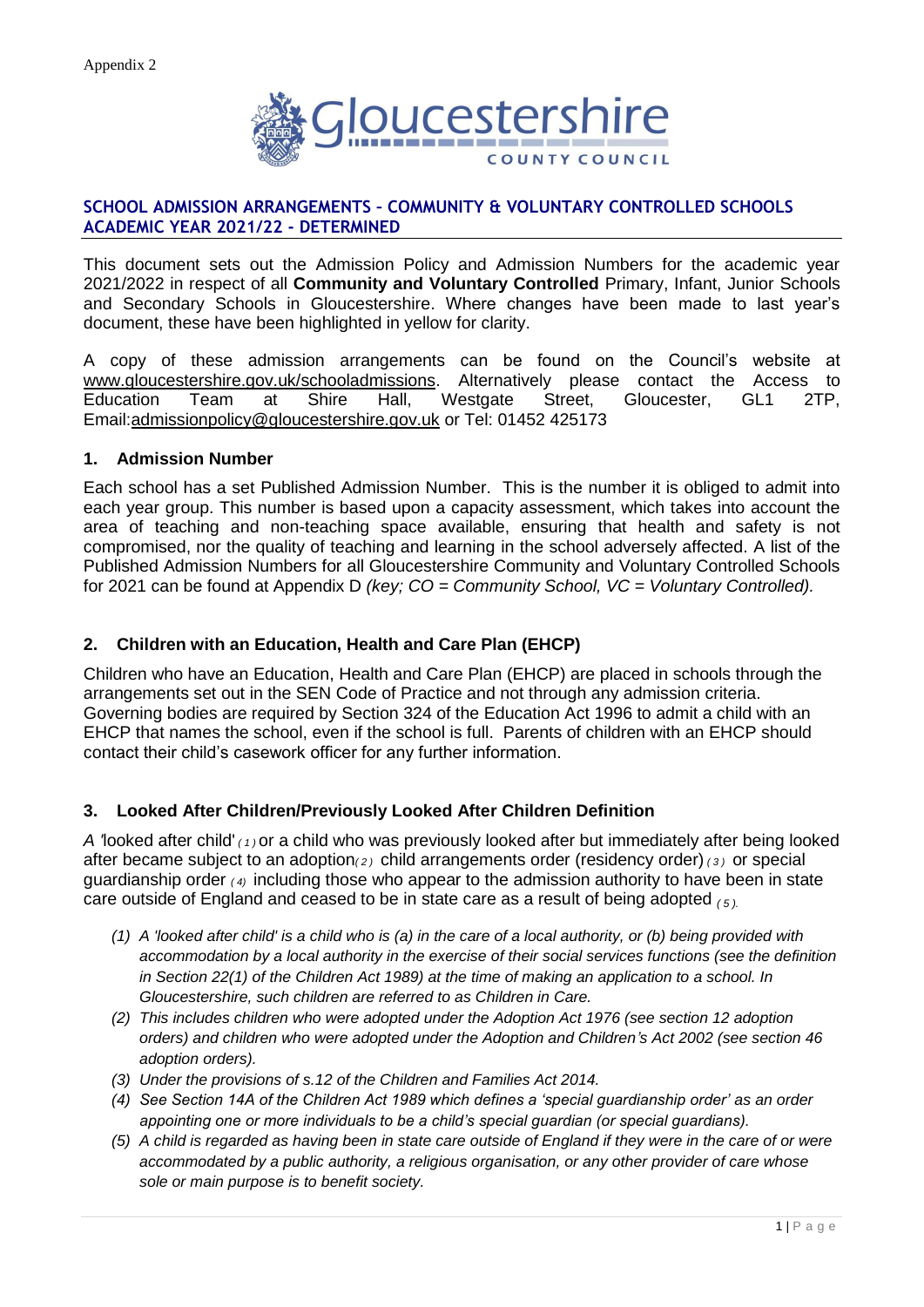## **4. Sibling Definition**

The admission criteria for Community and Voluntary Controlled Schools offers a higher priority for children with siblings who will be attending the school (including Sixth Form where available) when the applicant child is admitted. For this purpose, sibling refers to brother or sister, half brother or sister, adopted brother or sister, step brother or sister, or the child of the parent/carer's partner as well as children who are brought together as a family by a same sex civil partnership. In every case, the child must be living in the same family unit at the same address, at the time of application. Where a child lives with both parents on a 50/50 (equal) basis, both parents must agree and confirm the pupil's address, which must be the same address as the preference school has registered for the sibling connection to apply. The parents' agreement and application must be made before the closing dates in order for the sibling connection to apply.

## **5. Twins and Children from Multiple Births**

Applications for twins and children from multiple births will be considered as individual applications. However, the Local Authority acknowledges the difficulties for families if children cannot attend the same school, for example if one child can be offered a place but not the other and therefore will aim to accommodate both/all children at one school where there is capacity to do so. This includes overriding the Infant class size restrictions which limit Reception, Year One and Year Two classes to a maximum of 30 children per teacher, if the one child from twins/multiple births can be offered a place when the other(s) cannot.

## **6. Children of UK Service Personnel or other Crown Servants**

All Community and Voluntary Controlled Schools act in accordance with the Local Authority's Fair Access Protocol which has been devised to ensure that all admission authorities in Gloucestershire comply with the requirements of the School Admission Code to ensure that their procedures or criteria do not disadvantage children who arrive in the area outside the normal admissions round and that the particular challenges for children of UK service personnel and other Crown Servants are minimised.

## **7. Normal Admission Round**

The term 'normal admissions round' refers to all applications for admission to the main year of entry of the school i.e. Reception for Infant and Primary Schools, Year 3 for Junior Schools and Year 7 for Secondary Schools. Applications made during the normal admissions round will be made in advance of the academic year in which the child is due to start at the new school. Children are entitled to a full-time place, however, may attend part-time until later in the school year but not beyond the point at which they reach compulsory school age.

## **8. Admission of Children below Compulsory School Age**

Children are entitled to a full-time place in the September following their fourth birthday and this will be the offer made by the Local Authority. However, where parents wish, children may attend parttime, or defer the date that they are admitted into the school to later in the school year, until they reach compulsory school age.

## **9. Admission of Summer Born Children for Reception Entry**

The Local Authority acknowledges the updated advice from the Department of Education that, parents/carers of "summer born" children (born between 1 April and 31 August) may request their child starts the Reception Class of a school a whole academic year later. Parents can only apply for a Reception place at a school once and must apply for a place during the standard application process timeline for their chronological year group, stating their reasons for requesting deferred entry to the following year. Please note that applications must be made to the admissions authority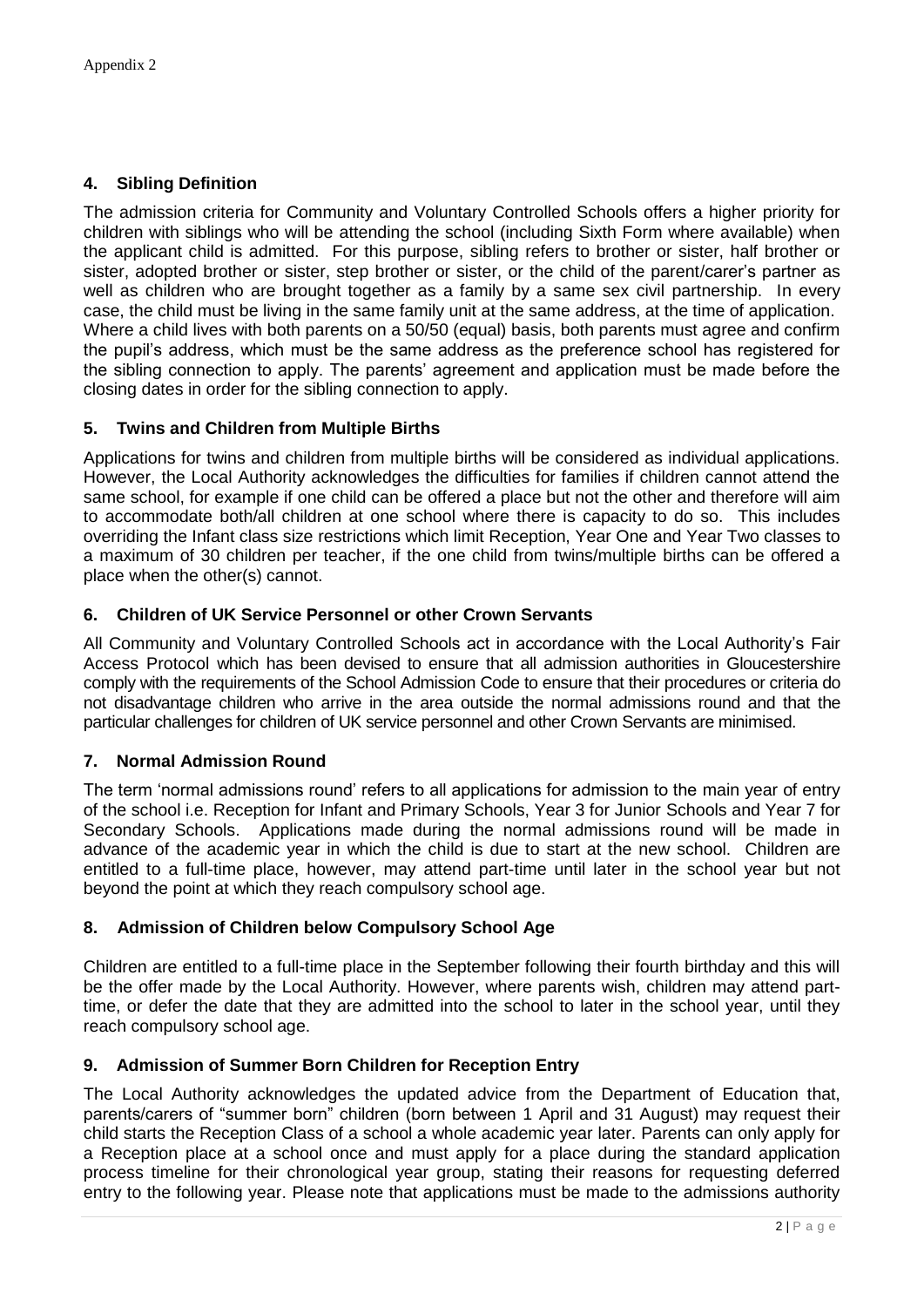of the preferred school(s) by the deadline of  $31<sup>st</sup>$  March 2021 (to ensure that the child is not allocated a place in April for September 2021) with supporting evidence if appropriate. This can be done by contacting the Co ordinated Admissions Team directly. The Local Authority will make a decision on behalf of all Community and Voluntary Controlled Schools in Gloucestershire in consultation with the Head Teacher.

## **10. In-Year Admissions**

The Local Authority is not responsible for offering places to children on behalf of all schools, but the Local Authority does maintain the statutory duty of being responsible and aware of all pupils and vacancies within schools/academies within Gloucestershire. To apply for a place at a Community or Voluntary Controlled School, parents should therefore contact the school in the first instance. The school must consider the application within 10-15 school days and will send the parent an offer or refusal letter, detailing the parent's right of appeal. The school will also advise the Local Authority of all pupils who have been refused a place at their school to ensure waiting lists are maintained centrally.

Application forms for Community and Voluntary Controlled Schools can be found at [www.gloucestershire.gov.uk/education-and-learning/school-admissions/applying-for-aschool-place](http://www.gloucestershire.gov.uk/education-and-learning/school-admissions/applying-for-aschool-place-during-the-school-year/)[during-the-school-year/](http://www.gloucestershire.gov.uk/education-and-learning/school-admissions/applying-for-aschool-place-during-the-school-year/)

The In Year team can offer advice and guidance and can be contacted by email at [inyear.admissions@gloucestershire.gov.uk](mailto:inyear.admissions@gloucestershire.gov.uk)

## **11. Oversubscription Criteria**

Where a Community or Voluntary Controlled School is oversubscribed (i.e. there are more applications than places available) initial offers will be made in accordance with their admission criteria. The admission criteria for Infant, Primary, Junior and Secondary Schools are defined on the following pages.

## **12. Late Applications (Normal Admissions Round only)**

Where an application for a school place has been received 'late' i.e. after the relevant closing date for that round of allocations, the application will only be considered once children from all on-time applications have been allocated a school place, unless there are exceptional circumstances as agreed by the Senior Manager (Commissioning for Learning).

## **13. Children's Home Address**

Only one home address can be used for admission purposes. This is where the pupil resides, and we may ask for additional proof of this address. Where a child lives with both parents on a 50/50 (equal) basis, both parents must agree which of their addresses to use and confirm this before any closing dates. This must be either parental home. Additional proof of address may be requested before we can confirm that we are able to use an address for allocation purposes. The method in which the distance is measured from home to school can be found in the admission criteria.

## **14. Fair Access Protocol**

Gloucestershire County Council has protocols in place to ensure that access to education is secured quickly for children who do not have a school place and that schools have an equitable spread of vulnerable children or those who are hard to place. All schools in Gloucestershire, including the Community and Voluntary Controlled Schools encompassed by these admission arrangements, have signed up to the Fair Access Protocols and should a vulnerable child within these Protocols require a place at the school, they will take precedence over any child on the waiting list. All Fair Access Protocols are highlighted within the Gloucestershire Coordinated Schemes for Reception/Junior/Secondary and In Year Admissions. Full details of all of these protocols can be found at [http://www.gloucestershire.gov.uk/education-and-learning/school](http://www.gloucestershire.gov.uk/education-and-learning/school-admissions-scheme-criteria-and-protocol/school-admission-protocols/)[admissions-scheme-criteria-and-protocol/school-admission-protocols/](http://www.gloucestershire.gov.uk/education-and-learning/school-admissions-scheme-criteria-and-protocol/school-admission-protocols/)

## **15. Exceeding PAN Protocol**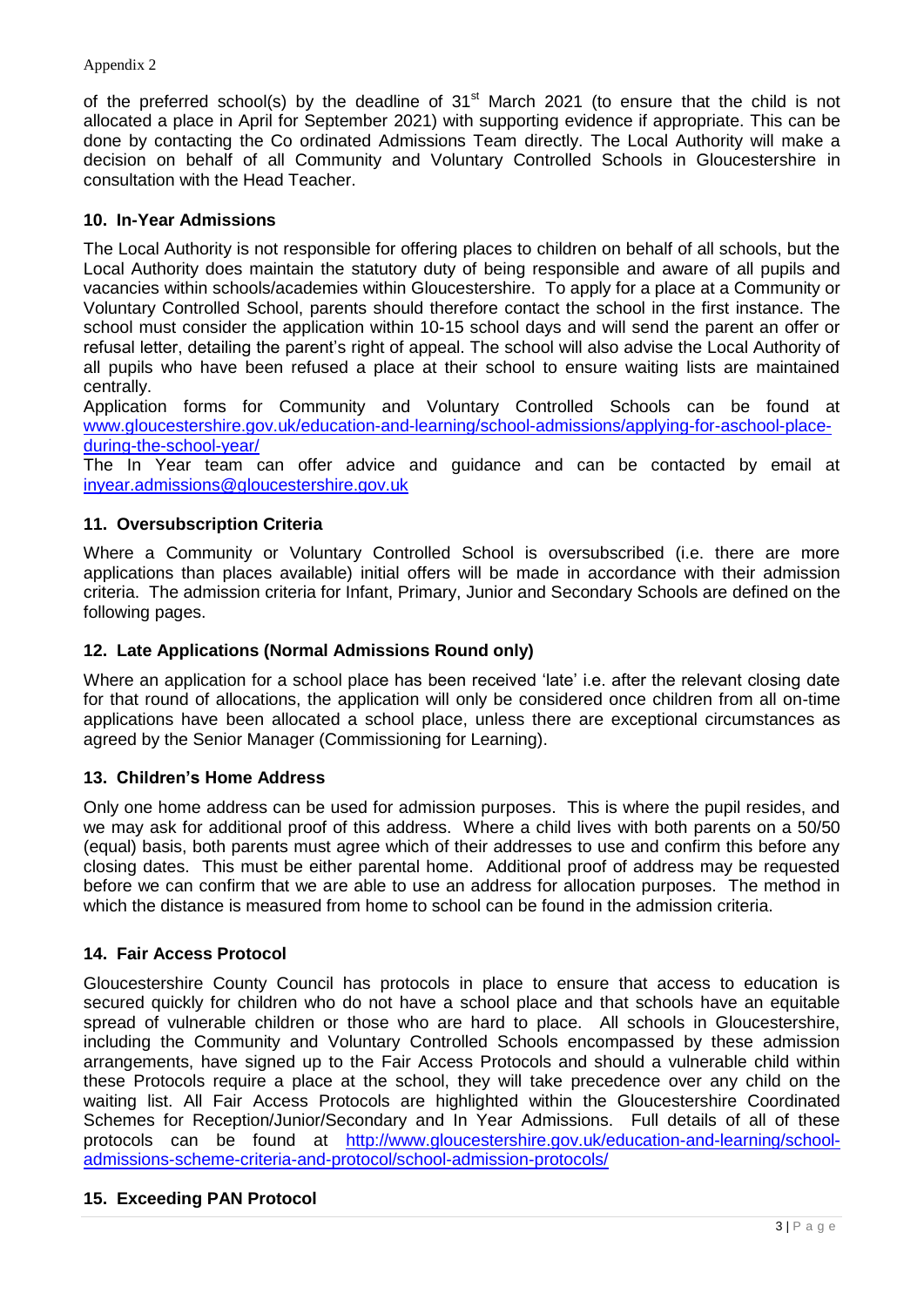#### Appendix 2

The County Council will act within the Schools Admission Code 2014 to ensure that it follows a fair, consistent and transparent method of offering places to children, but it does support the county-wide principle of allowing children to access a local school place. The Schools Standards & Framework Act 1998, Section 86, requires admission authorities to only refuse admission of pupils where it may compromise education to do so and therefore the School Admission Code 2014 does make provision for admission authorities to admit above their admission number during the admissions process to meet parental demand. The County Council, on behalf of all Community and Voluntary Controlled Schools will consider all applications for a school place in line with the schools admission policy, taking individual cases into account in line with its Exceeding PAN Protocol – which sets out how the school will implement such flexibility in a transparent manner whilst ensuring sustainability of the whole school system. Full details of the Exceeding PAN Protocol can be found at [http://www.gloucestershire.gov.uk/education-and-learning/school-admissions-scheme-criteria-and](http://www.gloucestershire.gov.uk/education-and-learning/school-admissions-scheme-criteria-and-protocol/school-admission-protocols/)[protocol/school-admission-protocols/](http://www.gloucestershire.gov.uk/education-and-learning/school-admissions-scheme-criteria-and-protocol/school-admission-protocols/)

## **16. Waiting Lists**

Where any school is oversubscribed during the normal admission round for entry to the school (i.e. where all children requesting a place at a particular school have not been allocated one) the waiting list will be held until the end of the academic year.

All waiting lists will be prioritised according to the school's oversubscription criteria, regardless of the date the application was made, and should any places become available at the school they will be offered to the child at the top of the waiting list.

## **17. Appeals**

Where an application for a place in a Community or Voluntary Controlled School is unsuccessful, parents will have the legal right to appeal. Notification of the appeal process will be included within the parent's refusal letter.

PLEASE NOTE: Where an application for a place in a Foundation, Voluntary Aided School or Academy is unsuccessful, parents have the legal right to appeal directly to the Governors of the preferred schools. Notification of the appeal process will be included with the parent's refusal letter.

The School Admissions Appeals Code requires normal admission round appeals to be heard within the following timescales:

- For applications made in the normal admissions round, appeals must be heard within 40 school days of the deadline for lodging appeals
- For late applications, appeals should be heard within 40 school days from the deadline for lodging appeals, or within 30 school days of the appeal being lodged.
- For in year applications, appeals must be heard within 30 school days of the appeal being lodged.

Requests for appeals relating to the main entry year of the school for September 2021 (i.e. Reception for Infant and Primary, Year 3 for Junior and Year 7 for Secondary) should be made to the Democratic Service's Unit after Stage 2 of the admissions process detailed in the co-ordinated scheme for Gloucestershire. The Local Authority, as the Admission Authority for all Community and Voluntary Controlled Schools will publish an appeals timetable by 28th February 2021, which can be found at

[www.gloucestershire.gov.uk/education-and-learning/school-admissions/information-on-admission](http://www.gloucestershire.gov.uk/education-and-learning/school-admissions/information-on-admission-appeals/)[appeals/](http://www.gloucestershire.gov.uk/education-and-learning/school-admissions/information-on-admission-appeals/)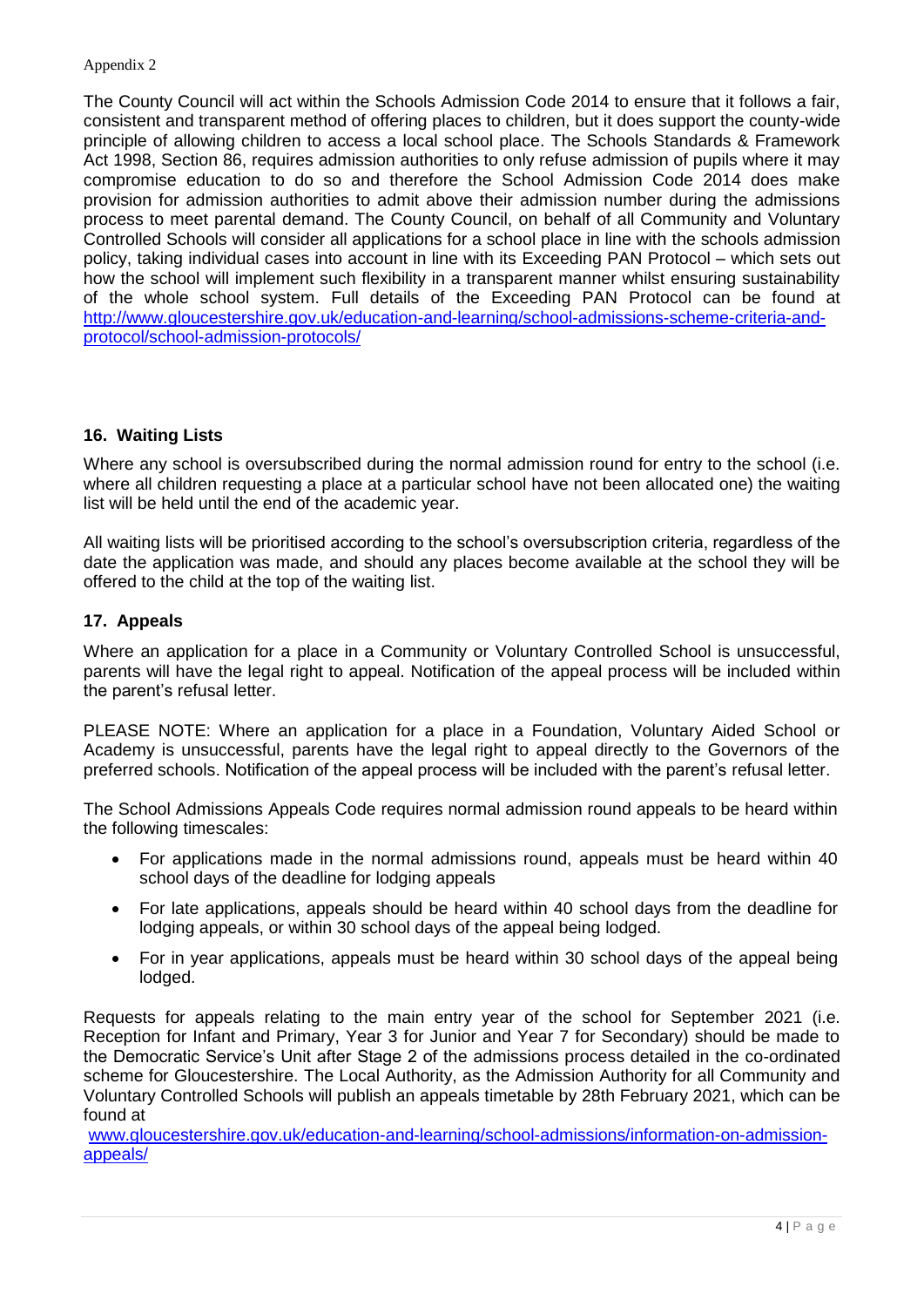Appendix 2

The results of all appeals must be forwarded to the Council by parents and the schools, as this may affect the availability of places for other applicants.

Parents may appeal for more than one school if they wish. Normally only one appeal hearing per year per child for each school is allowed. A second appeal hearing will only be granted if there has been a significant change in circumstances since the first appeal was heard (e.g. a change of address or a change in the schools circumstances).

## **18. Transport**

Some children will be entitled to transport to their school provided by the Local Authority and parents should refer to "School and college Transport" which can be found at <http://www.gloucestershire.gov.uk/transport/school-and-college-transport/>

## **19. Sixth Form Arrangements**

The Sixth Form admission arrangements for Archway Community Secondary School are held by the school. Any application for a Sixth Form place at this school must be made directly to the school.

Archway School Paganhill, Stroud, GL5 4AX Head Teacher – Mr C Belford Tel – 01453 763242 Email – admin@archwayschool.net Website – www.archwayschool.com

Archway School's Sixth Form admission arrangements can be found in Appendix C.

### **20. Contacts in respect of these admission arrangements**

- i) Amanda Johns Fair Access Manager (Access to Education) for any queries regarding the Local Authority's admission arrangements or the admission practice of any other school in Gloucestershire and for any concerns relating to the admission strategy in the County, or the fairness of admission practice.
- ii) All queries regarding these admission arrangements should be emailed to [admissionpolicy@gloucestershire.gov.uk](mailto:admissionpolicy@gloucestershire.gov.uk)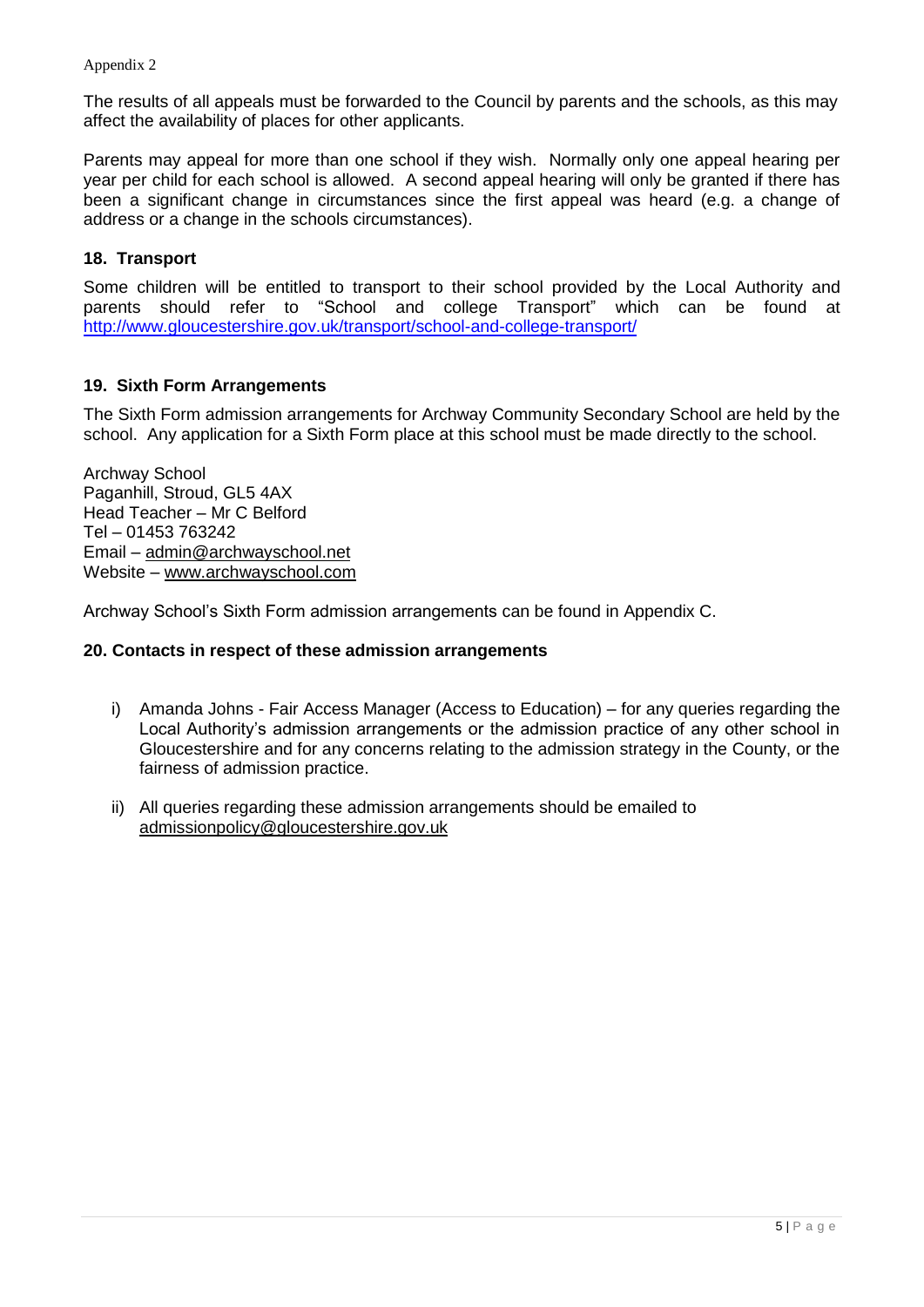## **ADMISSIONS CRITERIA FOR COMMUNITY AND VOLUNTARY CONTROLLED SCHOOLS IN GLOUCESTERSHIRE SEPTEMBER 2021**

### **Community & Voluntary Controlled Infant and Primary Schools**

Community and Voluntary Controlled Primary Schools within Gloucestershire are maintained by Gloucestershire County Council, and the Local Authority is responsible for admissions.

For admission to Reception, parents must submit their Common Application Form stating their preferred schools to the Access to Learning Team no later than 15 January 2021.

Where applications for admission exceed the number of places available (both in the normal round of admissions and for in-year admissions), the following criteria will be applied, in the order set out below, to decide which children to admit:

- 1. *A '*looked after child' or a child who was previously looked after but immediately after being looked after became subject to an adoption*,* child arrangements order or special guardianship order *( 1 )* including those who appear to the admission authority to have been in state care outside of England and ceased to be in state care as a result of being adopted.
- 2. Children who will have siblings attending the school at the time the applicant child is admitted.
- 3. Children with the strongest geographical claim, measured in a straight line from the Ordnance Survey address point of the child's home address (including flats) to the ordnance survey address point of the school, using the Local Authority's computerised measuring system, with those living closer to the school receiving the higher priority.

Where any particular category at points 1-2 above is oversubscribed, criterion 3 (strongest geographical claim based on straight line distance) will be used to determine which child is offered a place.

In the event of a tie between two or more children when applying criterion 3 (strongest geographical claim based on straight line distance) where there are not enough places available to offer all children a place at the school, a process of random allocation will be followed by the Local Authority. This will be in the form of a manual process which is overseen by an independent person from the Council's Legal Services. Where twins or children from multiple births are part of a random allocation process they will be considered as one applicant.

*(1) A looked after child is a child who is in the care of a local authority in England, or is being provided with accommodation by a local authority in England in the exercise of their social services functions. A full definition can be found in section 3 of the School Admission Arrangement document shown above.*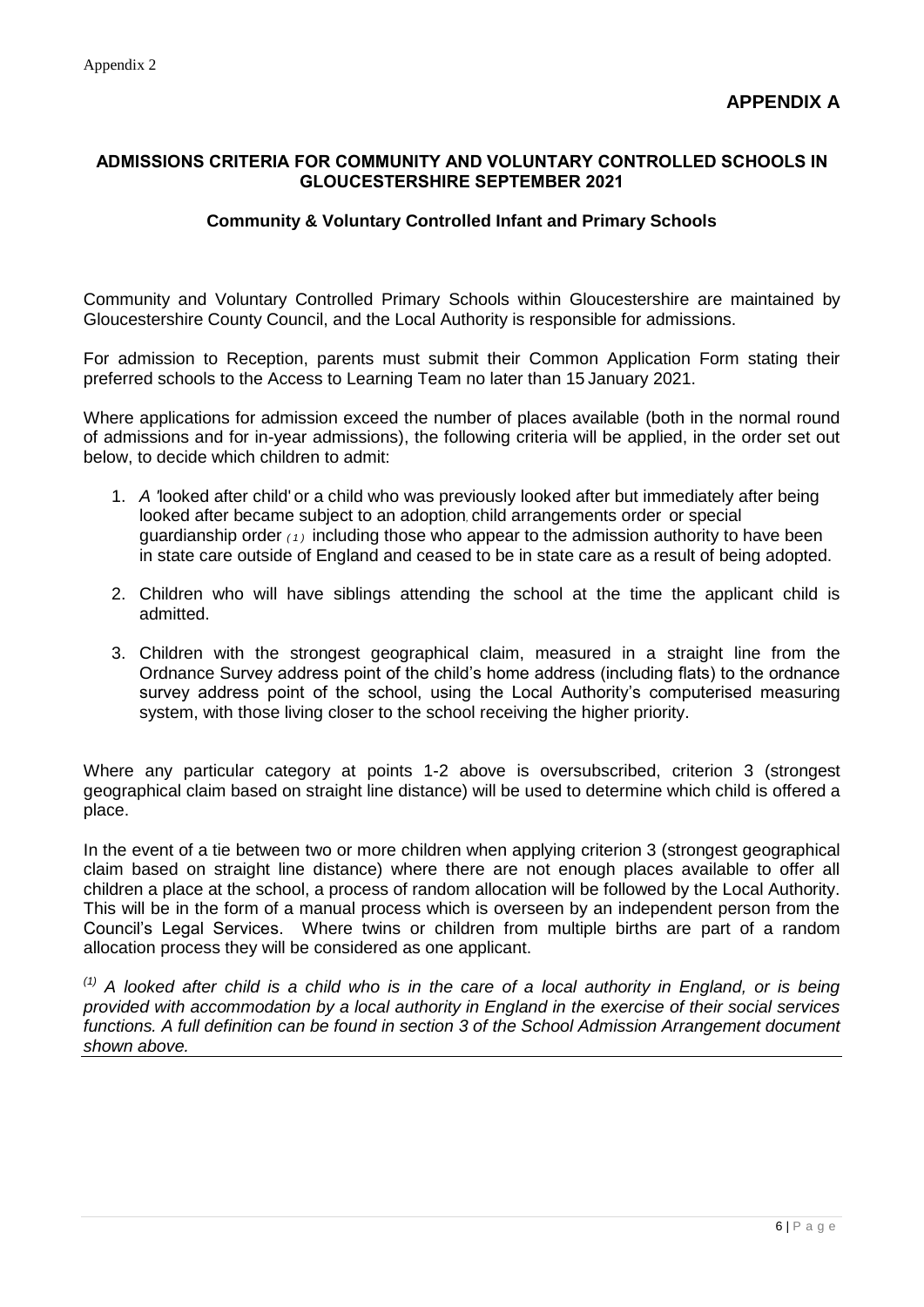## **Community & Voluntary Controlled Junior Schools**

Community and Voluntary Controlled Junior Schools within Gloucestershire are maintained by Gloucestershire County Council, and the Local Authority is responsible for admissions.

Infant Schools in Gloucestershire offer a three year curriculum and children will need to transfer to a Junior School (or alternatively move into a Primary School) to continue their education. For admission to Year 3 in a Junior School, parents must submit their Common Application Form stating their preferred schools to the Access to Learning Team no later than 15 January 2021. For admission into a Primary School instead of a Junior School, parents should contact the In Year Admissions Team at [inyear.admissions@gloucestershire.gov.uk](mailto:inyear.admissions@gloucestershire.gov.uk)

Where applications for admission exceed the number of places available (both in the normal round of admissions and for in-year admissions), the following criteria will be applied, in the order set out below, to decide which children to admit:

- 1. *A '*looked after child' or a child who was previously looked after but immediately after being looked after became subject to an adoption child arrangements order or special guardianship order *( 1 )* including those who appear to the admission authority to have been in state care outside of England and ceased to be in state care as a result of being adopted.
- 2. In the case of companion Infant and Junior Schools, priority will be given to pupils attending the companion Infant School.
- 3. Children who will have siblings attending the school at the time the applicant child is admitted.
- 4. Children who will have siblings attending the companion school at the time the applicant child is admitted.
- 5. Children with the strongest geographical claim, measured in a straight line from the Ordnance Survey address point of the child's home address (including flats) to the ordnance survey address point of the school, using the Local Authority's computerised measuring system, with those living closer to the school receiving the higher priority.

Where any particular category at points 1-4 above is oversubscribed, criterion 5 (strongest geographical claim based on straight line distance) will be used to determine which child is offered a place.

In the event of a tie between two or more children when applying criterion 5 (strongest geographical claim based on straight line distance) where there are not enough places available to offer all children a place at the school, a process of random allocation will be followed by the Local Authority. This will be in the form of a manual process which is overseen by an independent person from the Council's Legal Services. Where twins or children from multiple births are part of a random allocation process they will be considered as one applicant.

*(1) A looked after child is a child who is in the care of a local authority in England, or is being provided with accommodation by a local authority in England in the exercise of their social services functions. A full definition can be found in section 3 of the School Admission Arrangement document shown above.*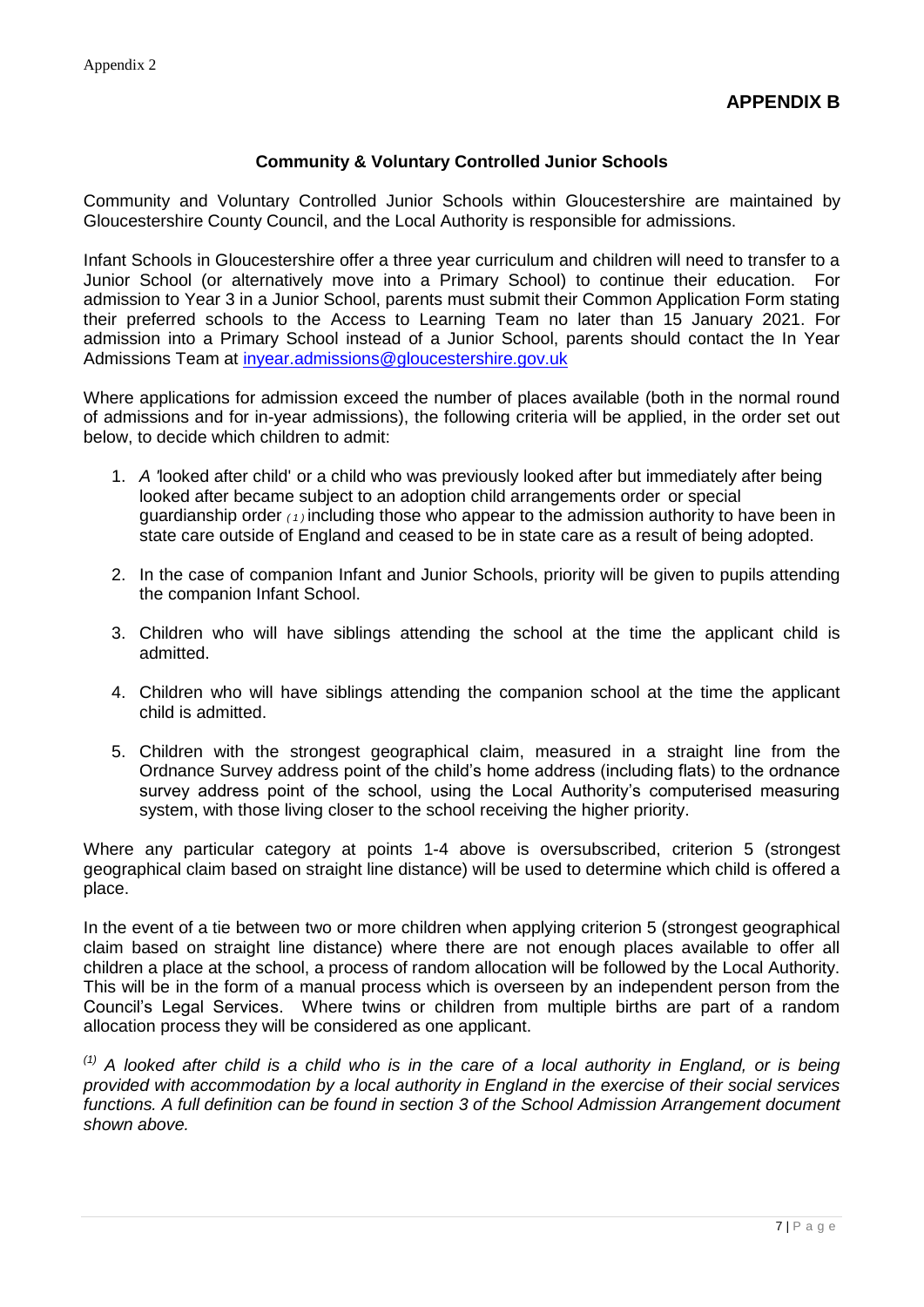## **Community Secondary School**

Archway Community Comprehensive Secondary School within Gloucestershire is maintained by Gloucestershire County Council, and the Local Authority is responsible for admissions.

For admission to Year 7, parents must submit their Common Application Form stating their preferred schools to the Access to Learning Team no later than 31 October 2020.

Archway School has a defined Catchment Area – comprising of the parishes of:

- Cainscross *(Part - Areas East of and including Etheldene Road, Cashes Green Road, Whitehouse Park)*
- Harescombe *(Part - only Sparrow Farm Cottages)*
- Kings Stanley *(Part - Selsley Village only)*
- Painswick, Pitchcombe, Randwick *(excluding the Wordens and areas West)*
- Rodborough *(excluding Rodborough Lane, Butterow Hill, Bagpath, Bownham Park, Swellshill and areas East)*
- Whiteshill, Woodchester, Stroud U.D *(Areas North of and including Bowbridge Lane, Highfield Road and Bisley Road).*

If parents have any queries on the catchment area, a map will be available to view at the individual school, or by contacting the Admissions Team.

#### **Year 7 – Year 11**

Where applications for admission exceed the number of places available (both in the normal round of admissions and for in-year admissions), the following criteria will be applied, in the order set out below, to decide which children to admit:

- 1. A *'*looked after child' or a child who was previously looked after but immediately after being looked after became subject to an adoption, child arrangements order or special guardianship order *( 1 )* including those who appear to the admission authority to have been in state care outside of England and ceased to be in state care as a result of being adopted.
- 2. Children living in the priority catchment area normally served by the school, who will have siblings attending the school at the time the applicant child is admitted.
- 3. Children living in the priority catchment area normally served by the school.
- 4. Children who live outside the priority catchment area normally served by the school, who will have siblings attending the school at the time the applicant child is admitted.
- 5. Other children with the strongest geographical claim, measured in a straight line from the ordnance survey address point of the child's home address (including flats) to the ordnance survey address point of the school, using the Local Authority's computerised measuring system, with those living closer to the school receiving the higher priority.

Where any particular category at points 1-4 above is oversubscribed, criterion 5 (strongest geographical claim based on straight line distance) will be used to determine which child is offered a place.

In the event of a tie between two or more children when applying criterion 5 (strongest geographical claim based on straight line distance) where there are not enough places available to offer all children a place at the school, a process of random allocation will be followed by the Local Authority. This will be in the form of a manual process which is overseen by an independent person from the Council's Legal Services. Where twins or children from multiple births are part of a random allocation process they will be considered as one applicant.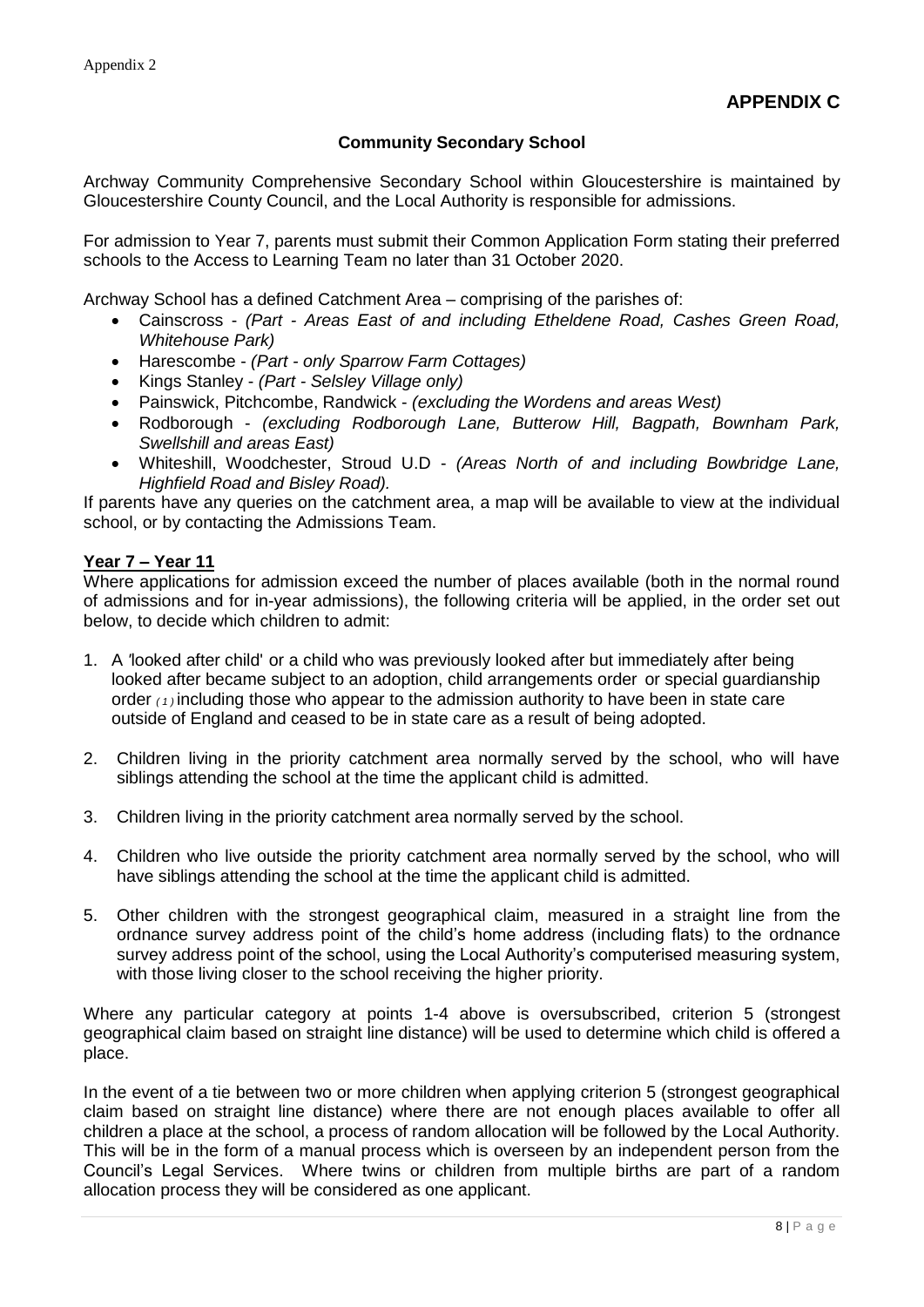*(1) A looked after child is a child who is in the care of a local authority in England, or is being provided with accommodation by a local authority in England in the exercise of their social services functions. A full definition can be found in section 3 of the School Admission Arrangement document shown above.*

## **Sixth Form (Year 12 & Year 13)**

Archway School has a successful Sixth Form, offering courses in a range of subjects. In considering applications, the School's aim is to accept students onto courses on which they can be successful. Evidence for making this judgment has to be an appropriate level of prior academic achievement.

## **Method of Application:**

The prospectus and application forms are published in November 2020 and are available to all. They are specifically issued to members of Year 11 at Archway, visitors who attend the Sixth Form Information Evening, post-16 events held in other institutions and on request from the school. Forms can also be obtained from the Archway School website at [www.archwayschool.net.](http://www.archwayschool.net/) Applications should be submitted by the end of December. Information, advice and guidance meetings are set up for prospective sixth formers to provide expert professional support at a critical time of decision during February and March whereupon offers of places will follow.

#### **Entry Requirements:**

AS Level and L3 BTEC courses:

GCSE passes at Grades 4 - 9 in English and Mathematics and at least 3 other GCSE passes at 4 or above. A minimum of grade 4 is required in any subject chosen for study (grade 6 in the case of Mathematics, a grade 7 for Further Maths and a grade 6 for Biology, Chemistry and Physics. A minimum of a grade 6 in GCSE French to study AS French). Where a subject has not been studied at GCSE entry will be at the discretion of the Subject Leader and Head of Sixth Form.

A Level courses:

The minimum entry requirement to move onto an A2 course is successful completion of Year 12 and a minimum of grade E passes in each of the three subjects chosen.

## **Applications from students who are not members of Archway School**

Each year students join our Sixth Form from other schools. Applications are welcomed from such students who wish to continue their studies at Archway. The entry requirements are identical for external applications as they are for internal and no distinction is made between candidates.

Archway School will offer a minimum of 50 places to external students.

In the unlikely event of Year 12 places being oversubscribed priority will be given as follows:

1) A *'*looked after child' or a child who was previously looked after but immediately after being looked after became subject to an adoption*,* child arrangements order or special guardianship order *( 1 )* including those who appear to the admission authority to have been in state care outside of England and ceased to be in state care as a result of being adopted.

2) Children living in the priority catchment area normally served by the school, who will have siblings attending the school at the time the applicant child is admitted.

3) Children living in the priority catchment area normally served by the school.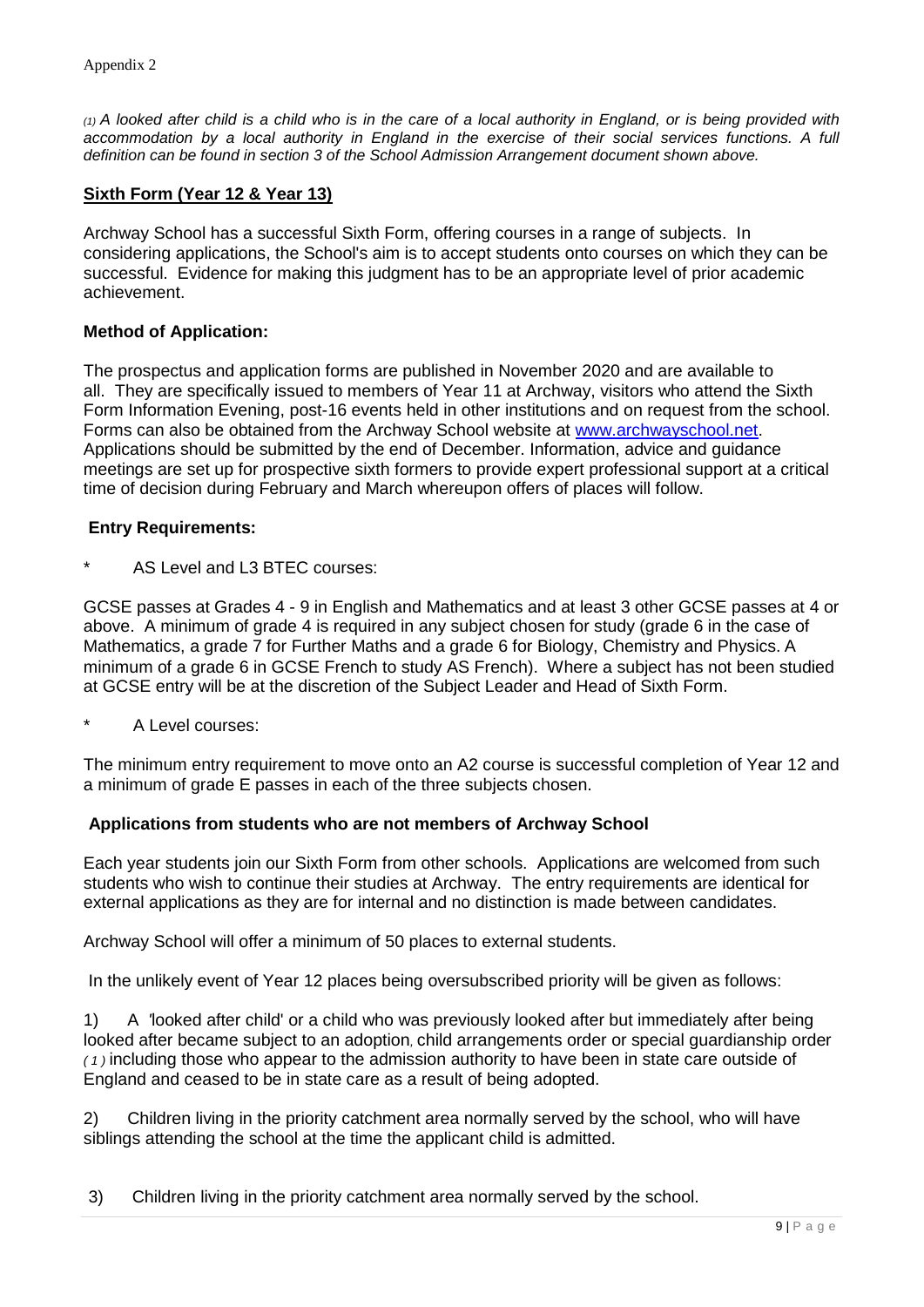4) Children who live outside the priority catchment area normally served by the school, who will have siblings attending the school at the time the applicant child is admitted.

5) Other children with the strongest geographical claim, measured in a straight line from the ordnance survey address point of the child's home address (including flats) to the address point of the school, using the Local Authority's computerised measuring system, with those living closer to the school receiving the higher priority.

Where any particular category at points 1-4 above is oversubscribed, criterion 5 (strongest geographical claim based on straight line distance) will be used to determine which child is offered a place.

*(1) A looked after child is a child who is in the care of a local authority in England, or is being provided with accommodation by a local authority in England in the exercise of their social services functions. A full definition can be found in section 3 of the School Admission Arrangement document shown above.*

## **Appeals**

Parents and/or children who are not offered a place in the sixth form have the right to make an appeal.

Information regarding this process can be obtained from: Fair Access Team, Access to Education, Gloucestershire County Council, Shire Hall, Gloucester, GL1 2TP. Tel: 01452 425064 email: [admissionpolicy@gloucestershire.gov.uk](mailto:admissionpolicy@gloucestershire.gov.uk)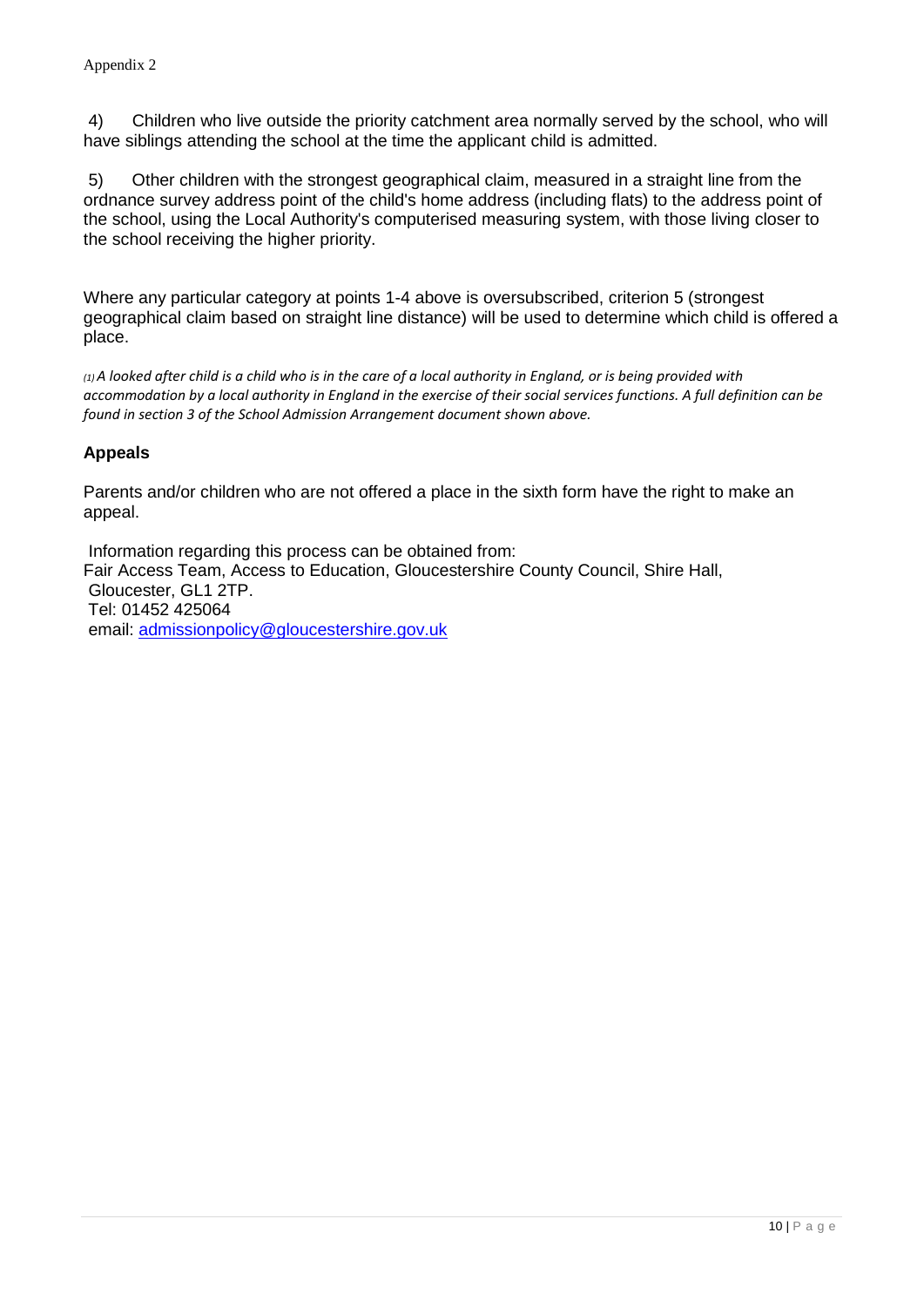# **PROPOSED ADMISSION NUMBERS FOR ALL COMMUNITY & VOLUNTARY CONTROLLED INFANT AND PRIMARY SCHOOLS**

| <b>School Name</b>                                      | <b>District</b> | <b>Status</b>          | September<br>2020 | September<br>2021 |
|---------------------------------------------------------|-----------------|------------------------|-------------------|-------------------|
| Abbeymead Primary School                                | Gloucester      | CO                     | 60                | 60                |
| Ann Edwards Church of England Primary School            | Cotswold        | $\overline{VC}$        | 45                | 45                |
| <b>Ashchurch Primary School</b>                         | Tewkesbury      | CO                     | $\overline{21}$   | $\overline{21}$   |
| Ashleworth Church of England Primary School             | Tewkesbury      | VC                     | 8                 | 8                 |
| <b>Avening Primary School</b>                           | Cotswold        | CO                     | 16                | 16                |
| Aylburton Church of England Primary School              | Forest          | $\overline{\text{VC}}$ | 10                | 10                |
| <b>Beech Green Primary School</b>                       | Gloucester      | CO                     | 60                | 60                |
| <b>Benhall Infant School</b>                            | Cheltenham      | CO                     | 60                | 60                |
| <b>Birdlip Primary School</b>                           | Cotswold        | CO                     | $\overline{15}$   | $\overline{15}$   |
| Bisley Blue Coat Church of England Primary School       | <b>Stroud</b>   | VC                     | 12                | $\overline{12}$   |
| <b>Blakeney Primary School</b>                          | Forest          | CO                     | 12                | 12                |
| <b>Bledington School</b>                                | Cotswold        | $\overline{CO}$        | 14                | 14                |
| Bream Church of England Primary School                  | Forest          | VC                     | 30                | 30                |
| <b>Callowell Primary School</b>                         | Stroud          | CO                     | 30                | 30                |
| <b>Calton Primary School</b>                            | Gloucester      | CO                     | 90                | $\overline{90}$   |
| Cam Everlands Primary School                            | <b>Stroud</b>   | CO                     | 30                | 30                |
| Cam Woodfield Infant School                             | Stroud          | CO                     | 60                | 60                |
| <b>Cashes Green Primary School</b>                      | <b>Stroud</b>   | CO                     | 30                | 30                |
| Castle Hill Primary School                              | Tewkesbury      | $\overline{CO}$        | $\overline{30}$   | $\overline{30}$   |
| <b>Chalford Hill Primary School</b>                     | <b>Stroud</b>   | CO                     | 30                | 30                |
| Churcham Primary School                                 | Forest          | $\overline{CO}$        | $\overline{8}$    | $\overline{8}$    |
| Churchdown Parton Manor Infant School                   | Tewkesbury      | $\overline{CO}$        | 60                | 60                |
| <b>Cirencester Primary School</b>                       | Cotswold        | CO                     | 60                | 60                |
| Clearwell Church of England Primary School              | Forest          | $\overline{VC}$        | $\overline{10}$   | 10                |
| <b>Coalway Community Infant School</b>                  | Forest          | CO                     | 60                | 60                |
| Coberley Church of England Primary School               | Cotswold        | VC                     | 10                | 10                |
| Cold Aston Church of England Primary School             | Cotswold        | $\overline{\text{VC}}$ | $\overline{15}$   | $\overline{15}$   |
| <b>Coney Hill Community Primary School</b>              | Gloucester      | CO                     | 30                | 30                |
| Deerhurst and Apperley Church of England Primary School | Tewkesbury      | VC                     | 12                | 12                |
| Dinglewell Infant School                                | Gloucester      | CO                     | 90                | 90                |
| Down Ampney Church of England Primary School            | Cotswold        | VC                     | 8                 | 8                 |
| Drybrook School                                         | Forest          | CO                     | 20                | 20                |
| <b>Dunalley Primary School</b>                          | Cheltenham      | CO                     | 60                | 60                |
| Eastcombe Primary School                                | Stroud          | CO                     | 11                | 11                |
| <b>Eastington Primary School</b>                        | Stroud          | CO                     | 20                | $20\,$            |
| <b>Ellwood Primary School</b>                           | Forest          | CO                     | 20                | 20                |
| <b>Elmbridge Primary School</b>                         | Gloucester      | CO                     | 90                | 90                |
| English Bicknor Church of England Primary School        | Forest          | <b>VC</b>              | 11                | 11                |
| Fairford Church of England Primary School               | Cotswold        | VC                     | 45                | 45                |
| <b>Foxmoor Primary School</b>                           | Stroud          | CO                     | $\overline{37}$   | $\overline{37}$   |
| <b>Gastrells Community Primary School</b>               | <b>Stroud</b>   | CO                     | 25                | 25                |
| <b>Glenfall Community Primary School</b>                | Cheltenham      | CO                     | 30                | 30                |
| <b>Gloucester Road Primary School</b>                   | Cheltenham      | CO                     | 30                | 30                |
| <b>Grangefield School</b>                               | Tewkesbury      | CO                     | 60                | 60                |
| <b>Greatfield Park Primary School</b>                   | Cheltenham      | CO                     | $\overline{30}$   | $\overline{30}$   |
| Haresfield Church of England Primary School             | <b>Stroud</b>   | $\overline{VC}$        | $\overline{15}$   | $\overline{15}$   |
| Harewood Infant School                                  | Gloucester      | CO                     | 90                | 90                |
| Hatherley Infant School                                 | Cheltenham      | CO                     | 60                | 60                |
| Hatherop Church of England Primary School               | Cotswold        | VC                     | 12                | 12                |
|                                                         |                 |                        |                   |                   |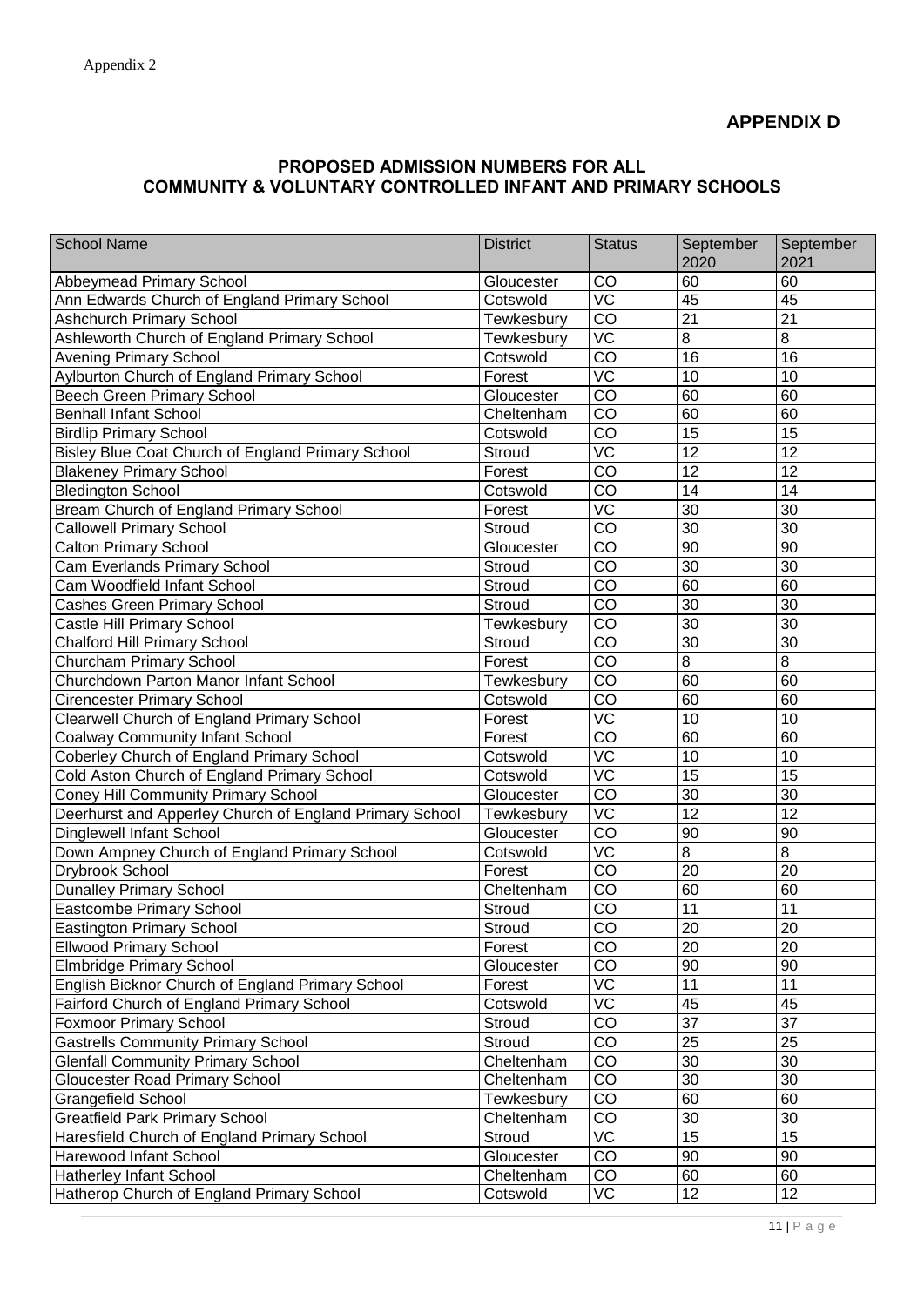| Hempsted Church of England Primary School                | Gloucester    | VC                     | 30              | 30              |
|----------------------------------------------------------|---------------|------------------------|-----------------|-----------------|
| Hesters Way Primary School and Family Centre             | Cheltenham    | CO                     | 30              | 30              |
| <b>Hillview Primary School</b>                           | Gloucester    | CO                     | 30              | 30              |
| Holy Trinity Church of England Primary School            | Cheltenham    | VC                     | 30              | 30              |
| Hope Brook Church of England Primary School              | Forest        | VC                     | 17              | 17              |
| Innsworth Infant School                                  | Tewkesbury    | CO                     | 60              | 60              |
| <b>Isbourne Valley School</b>                            | Tewkesbury    | C                      | 15              | 15              |
| Kempsford Church of England Primary School               | Cotswold      | VC                     | 15              | 15              |
| King's Stanley Primary School                            | <b>Stroud</b> | VC                     | 30              | 30              |
| Kingsholm Church of England Primary School               | Gloucester    | $\overline{\text{VC}}$ | 90              | 90              |
| Kingsway Primary School                                  | Gloucester    | CO                     | 60              | 60              |
| Kingswood Primary School                                 | Stroud        | CO                     | 17              | 17              |
| Lakeside Primary School                                  | Cheltenham    | CO                     | 90              | 90              |
| Leckhampton Church of England Primary School             | Cheltenham    | VC                     | $90*$           | $90*$           |
| Leighterton Primary School                               | Cotswold      | CO                     | 17              | 17              |
| <b>Linden Primary School</b>                             | Gloucester    | CO                     | 60              | 60              |
| Littledean Church of England Primary School              | Forest        | $\overline{\text{VC}}$ | 15              | 15              |
| Longborough Church of England Primary School             | Cotswold      | $\overline{\text{VC}}$ | $\overline{11}$ | $\overline{11}$ |
| Longlevens Infant School                                 | Gloucester    | CO                     | 120             | 120             |
| Lydbrook Primary School                                  | Forest        | $\overline{CO}$        | 20              | 20              |
| Lydney Church of England Community School                | Forest        | $\overline{\text{VC}}$ | 30              | 30              |
| Meadowside Primary School                                | Gloucester    | CO                     | 30              | 30              |
| Meysey Hampton Church of England Primary School          | Cotswold      | $\overline{\text{VC}}$ | 15              | 15              |
| Mickleton Primary School                                 | Cotswold      | CO                     | $25*$           | 25 working      |
|                                                          |               |                        |                 | to 30           |
| Nailsworth Church of England Primary School              | Cotswold      | VC                     | 30              | 30              |
| Naunton Park Primary School                              | Cheltenham    | CO                     | 60              | 60              |
| Northleach Church of England Primary School              | Cotswold      | VC                     | 25              | 25              |
| Northway Infant School                                   | Tewkesbury    | CO                     | 60              | 60              |
| Norton Church of England Primary School                  | Tewkesbury    | VC                     | 16              | 20              |
| Oak Hill Church of England Primary School                | Tewkesbury    | VC                     | 15              | 15              |
| <b>Parkend Primary School</b>                            | Forest        | CO                     | 10              | 10              |
| Pauntley Church of England Primary School                | Forest        | VC                     | $\overline{7}$  | $\overline{7}$  |
| <b>Pillowell Community Primary School</b>                | Forest        | CO                     | 12              | 12              |
| Queen Margaret Primary School and Opportunity Centre     | Tewkesbury    | CO                     | 30              | 30              |
| Randwick Church of England Primary School                | Stroud        | VC                     | 13              | 13              |
| Redbrook Church of England Primary School                | Forest        | $\overline{VC}$        | $\overline{7}$  | $\overline{7}$  |
| Rodborough Community Primary School                      | Stroud        | CO                     | 30              | 30              |
| Rodmarton School                                         | Cotswold      | CO                     | 11              | 11              |
| Ruardean Church of England Primary School                | Forest        | VC                     | 15              | 15              |
| <b>Sharpness Primary School</b>                          | Stroud        | $\overline{CO}$        | 20              | 20              |
| Sheepscombe Primary School                               | Stroud        | CO                     | 10              | 10              |
| Sherborne Church of England Primary School               | Forest        | VC                     | 8               | 8               |
| Shurdington Church of England Primary School             | Tewkesbury    | $\overline{\text{VC}}$ | 30              | 30              |
| Slimbridge Primary School                                | Stroud        | CO                     | $\overline{20}$ | $\overline{20}$ |
| Soudley School                                           | Forest        | CO                     | 11              | 11              |
| Southrop Church of England Primary School                | Cotswold      | $\overline{\text{VC}}$ | 8               | 8               |
| St. John's Church of England Primary School (Cheltenham) | Cheltenham    | $\overline{\text{VC}}$ | 29              | 29              |
| St. Paul's Church of England Primary School              | Gloucester    | VC                     | 30              | 30              |
| St. White's School                                       | Forest        | CO                     | 45              | 45              |
| <b>Steam Mills Primary School</b>                        | Forest        | CO                     | $\overline{17}$ | $\overline{17}$ |
| Stonehouse Park Infant School                            | Stroud        | CO                     | 60              | 60              |
| Stow-on-the-Wold Primary School                          | Cotswold      | CO                     | 20              | 20              |
| Stratton Church of England Primary School                | Cotswold      | VC                     | 30              | 30              |
| <b>Stroud Valley Community Primary School</b>            | Stroud        | CO                     | 37              | 37              |
| Swell Church of England Primary School                   | Cotswold      | VC                     | 8               | 8               |
| Temple Guiting Church of England School                  | Cotswold      | VC                     | 15              | 15              |
| Tewkesbury Church of England Primary School              | Tewkesbury    | VC                     | 60              | 60              |
| The Croft School                                         | Stroud        | CO                     | 20              | 20              |
|                                                          |               |                        |                 |                 |